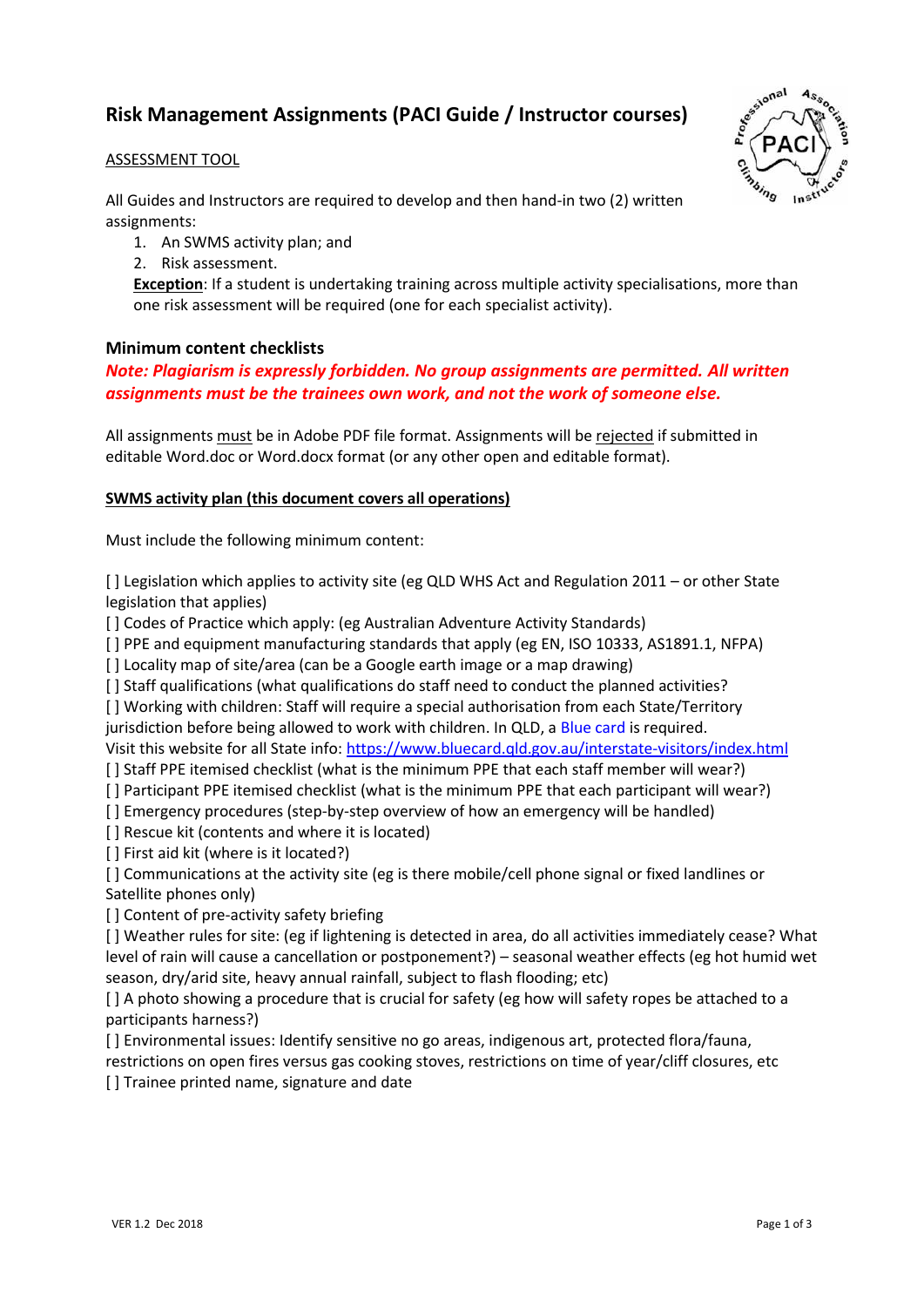## **Risk Assessment**

Must include the following minimum content:

[] must be set out in a logical format

[] must identify all major hazards that apply

[] must address all risks associated with each identified hazard

[ ] must have measures to control risks (how will risks be controlled?)

[ ] must determine *likelihood* of risks happening (normally expressed as a qualitative descriptor such as; remote/unlikely/likely/very likely/almost certain; etc)

[ ] must determine the *consequences* if a risk did happen/materialise (normally expressed as a qualitative descriptor such as; catastrophic/severe/moderate/insignificant, etc)

[ ] must include an action level required: For example, once you have identified all of the hazards and associated risks, what does this mean? What action will you take? For example, do you do nothing? Or, do you need to notify your supervisor/employer and request a postponement? PACI is not an advocate of scoring systems...because, what do you do with a score? Scoring systems are arbitrary and can lead to a situation where nothing meaningful is done with the information (it's just an exercise in paperwork and then it gets filed away and forgotten).

[] Trainee printed name, signature and date

All risk assessments for outdoor activities must include control measures that address the following *minimum* risks:

[ ] weather – for example, how much rain is required to trigger a cancellation of an activity (the first droplet of rain? Or, can you still operate with intermittent showers?) What is the control measure if lightening is detected in the area?

[ ] thermal comfort – many areas in Australia experience extremes of heat/cold. What time does the cliff go in shade? Are activities timed to coincide with shade? Or, the opposite might apply in cold climates...

[] wild animals

[] other users of the area – including ordinary members of the public who may be affected

[] belay systems – who is permitted to belay? Are children permitted to belay (and if yes, is there a minimum age or level of maturity?). What type of belay devices are permitted (eg only self-locking type devices or are manual devices such as a tube 'ATC' permitted?)? Are backup belay persons required? What is the control measure if there is a significant weight difference between a climber and a belayer (how do you prevent uplifting)? If self-locking belay devices are the only type permitted, does this mean single-brake or double-acting brake? For example, it is now possible to purchase and use self-locking belay devices that have an 'anti-panic' brake function. What type of rope is to be paired with a particular belay device? (eg diameter, and if dynamic rope or low stretch 'static' rope).

[] ways to achieve a stable and secure rope attachment to a participants harness

[] loose and/or unstable rock

[] existing, permanently installed artificial anchors – are they still fit for intended purpose?

[ ] staff who work near exposed edges – preventing staff falls from height

[ ] participants who approach and/or stand in proximity to exposed edges – fall prevention

[ ] PPE – ensuring it is fit for its intended purpose (and if double hook lanyards are used, what is the control measure to prevent head entrapment between the legs of the lanyard?).

[] walking over uneven terrain to reach activity site – how are slips, trips and falls to be managed?



Risks are associated with hazards